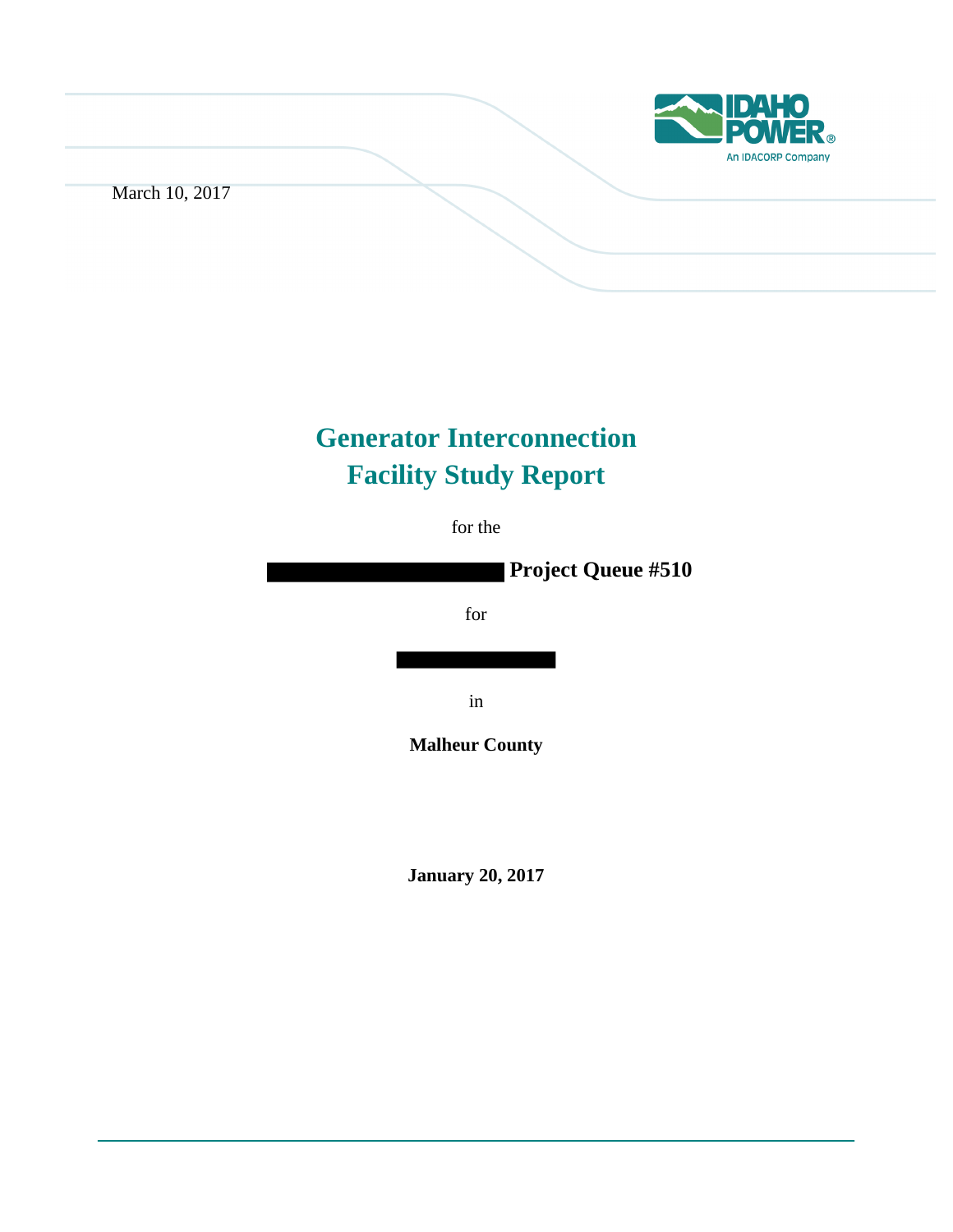# **FACILITY STUDY REPORT (FSR)**

**IPC Project Queue #510 March 10, 2017,**

### **1. General Facility Description**

The Project is Generation Interconnect queue number 510 (GI #510).

Contact Information for Seller is as follows:



has stated that the proposed project will consist of a photovoltaic inverter system, the total project output as studied is 3 MW. The proposed project's location is approximately miles west of the intersection of and and . in Township , Range , Section in Malheur County, Oregon. The proposed project would connect to the 12.47 kilovolts (kV) system on Idaho Power Company's  $(IPC)'s$  ( ) distribution feeder.

The Seller's photovoltaic system will be constructed as follows:

- 1. The photovoltaic inverter system will be comprised of three inverters. The project will use 4,218 72-cell multicrystalline 310 W photovoltaic modules per inverter, for a total DC capacity of 3,923 MWp.
- 2. Each inverter is connected to a 1.2 MVA step-up transformer with a fused disconnect to step up the 385 V plant voltage to the 12.47 kV feeder voltage.
- 3. An grid connection control system will be used to control the inverter system locally and remotely in order to implement smart inverter functionality for controlling the real and reactive power output at the project point of interconnection within the operating requirements specified by Idaho Power in the Schedule 72 Generation Interconnection Agreement. Such functionality may include voltage dependant reactive power control, as well as real power control functions.

The above referenced inverters, or equivalent inverters that have the same specifications and functionality as stated above must be utilized. If a different inverter is utilized that has different specifications and functionality than that which was studied then additional study and/or equipment may be necessary.

A Standard Generator Interconnection Agreement (the "GIA") under Idaho Power Company's Open Access Transmission Tariff (OATT) or Schedule 72 between Seller and IPC – Delivery (Transmission Owner) for the Project, specifically Generator Interconnection Project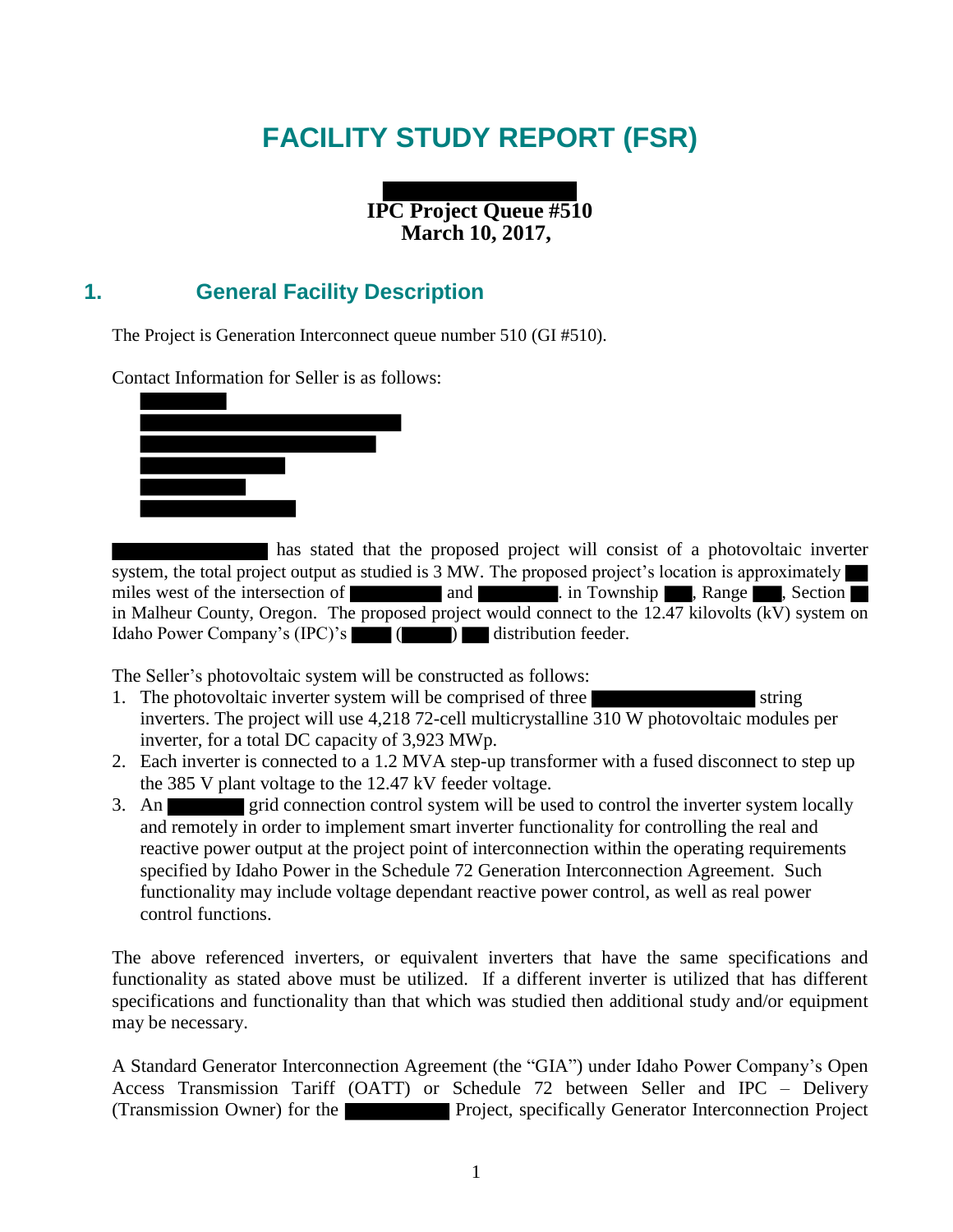#510, will be prepared for this project. The GIA will be a definitive agreement that contains terms and conditions that supersedes this FSR.

If an earlier queue project that is responsible for providing additional sub-transmission capacity should drop out of the queue, a later queue project that may have been relying on at least a portion of any "surplus" capacity may then be faced with additional project costs for sub-transmission capacity additions of their own. As of the date of this report, there are projects in the queue ahead of GI#510 for which costs related to sub-transmission capacity upgrades or additions could be passed on to GI#510 should changes be made to their queue position or generation output.

The recommended upgrades for projects in the queue ahead of GI#510 were assumed to be completed prior to the interconnection of the Project. For this and other reasons, the cost estimates included in this FSR are estimates only, are based on currently known or assumed facts that may not be accurate or materialize, and are subject to change.

#### **1.1 Interconnection Point**

The Interconnection Site will be located at degrees North and degrees West (See Figure 1: Location of  $\blacksquare - GI \# 510$ ). The Point of Interconnection will be the Seller's side of the X disconnect switch on pole  $\blacksquare$  of the interconnection package. (see Exhibit 1).

#### **1.2 Point of Change of Ownership**

The Point of Change of Ownership for the GI#510 Project is electrically the same as the Point of Interconnection.

#### **1.3 Seller's Interconnection Facilities**

The Seller will install the inverters, transformer, distribution line, associated auxiliary equipment etc. up to the Point of Change of Ownership for the generator facility.

The low-side disconnect switch shall be as specified or as determined by mutual agreement and be readily accessible, operable, and lockable by Idaho Power personnel at all times.

### **1.4 Other Facilities Provided by Interconnection Customer**

#### *1.4.1 Telecommunications*

In addition to communication circuits that may be needed by the Seller, i**t is the Seller's responsibility to provide the following communication circuits for IPC's use. These circuits can be long-lead items and typically require coordination with third party telecommunications providers. The project's in-service date cannot be granted prior to complete circuit acceptance and testing as referenced below.** 

1. One POTS (Plain Old Telephone Service meeting the technical requirements of TR-NWT-000335:1993; NCI code 02LS2-2wire, loop start, 600 ohm) dial-up circuit for querying the revenue meter and protection relay at the generation interconnect site. The POTS line must be capable of supporting reliable sustained data communication at a minimum of 4800 bps with a modem using V.32bis modulation. If the minimum data rate is or becomes unattainable or unreliable, Seller will be responsible for the circuit repair.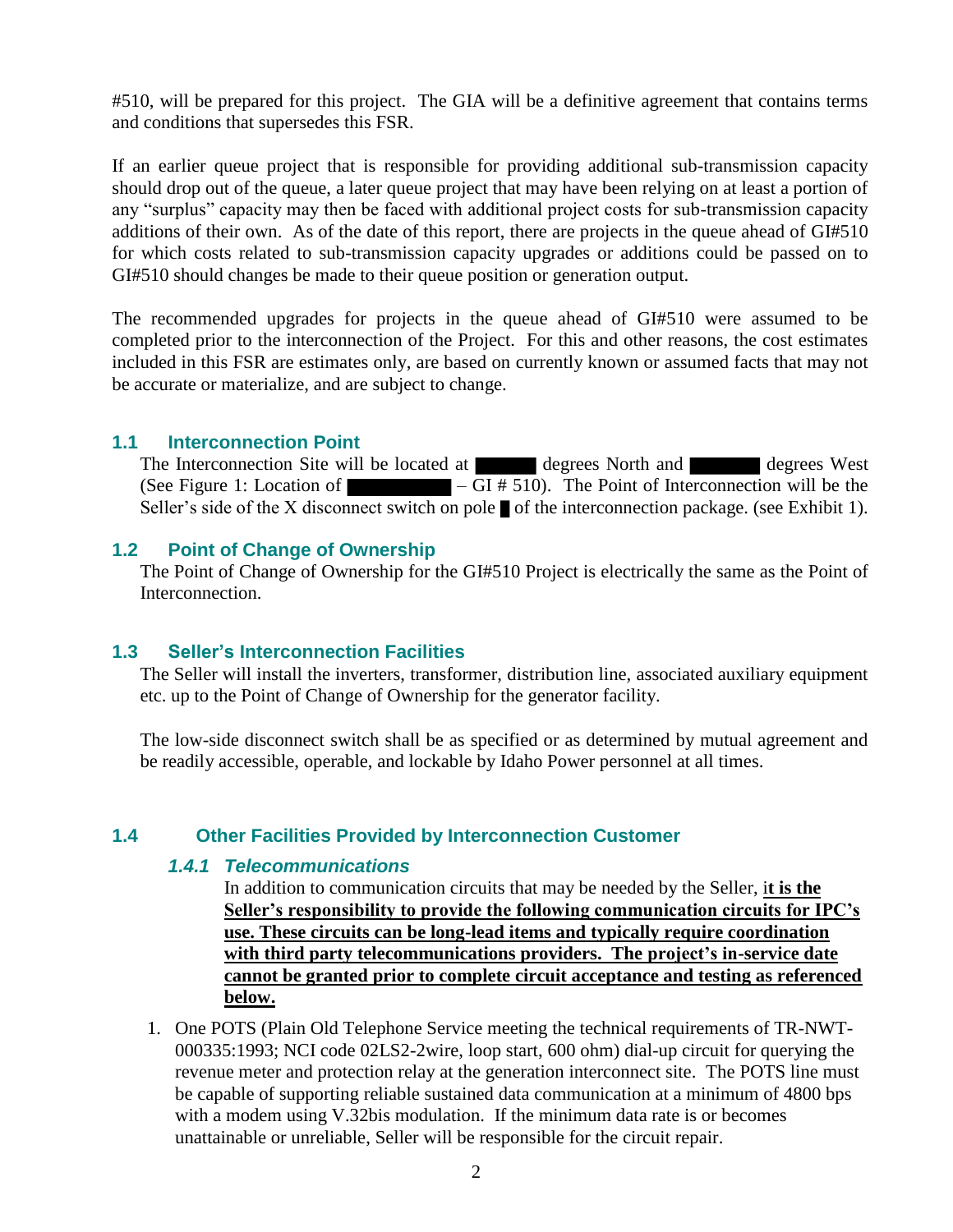2. One DDS (Digital Data Service meeting the technical requirements of TR-NWT-000341:1993; NCI code 04DU5.19, or 04DU5.56) data circuit, with a guaranteed minimum data rate of 19,200 bits per second, for SCADA between the generation interconnection site demarcation and  $(1.00 \text{ m})$ FEP location). No Seller equipment may be located at IPC FEP location. Please note that Frame Relay Service is not acceptable. If the minimum data rate is or becomes unattainable or unreliable, Seller will be responsible for the circuit repair.

The Seller shall provide all of the required communications circuits between the Interconnection site and IPC's operations points (i.e. IPC FEP location, etc.) as specified by IPC.

RELIABILITY AND DATA SECURITY: The communication circuits shall have primary (AC or AC derived) and battery backup power at the terminus locations and within any telecommunications provider's network, such that they will continue operation during a power outage (loss of AC power) for a minimum of 4 hours, and meet the specified reliability and bandwidth requirements. At distribution connected Generation Interconnect sites, the Seller is responsible for supplying stable power as described during circuit testing, commissioning, and operation. At transmission connected Generation Interconnect sites, Idaho Power can extend its station battery to a circuit marshalling location in a shared access portion of the station yard located on the Idaho Power ground grid if needed for Seller telecommunications equipment used only to deliver IPC required circuits, but the Seller is responsible for any required AC local service required by their equipment at their station or in the shared access portion of the station yard. The Seller may choose to coordinate with a third party communications provider to provide the communications circuits and pay the provider's associated one time setup and periodic charges, deliver the circuits using their own infrastructure, or a combination thereof. Regardless of circuit transport implementation, in all cases the SCADA circuit must be transported using solely Layer 2 protocols (e.g. serial point-topoint data communication, no routable Layer 3 transport, such as Internet Protocol).

CIRCUIT ACCEPTANCE AND TESTING: The communication circuits shall be terminated in an approved demarcation box with the cable pairs punched down on a telecom block and labeled accordingly at a location approved by IPC. The communication circuits will need to be installed and tested by the Seller prior to Idaho Power acceptance testing, and operational prior to the Seller being allowed to generate power into IPC's system. IPC will perform acceptance testing of DDS circuits with industry standard test patterns, namely: 2047, DDS1, DDS2, DDS3, DDS4, and DDS6, each tested to meet the performance of Qwest Techpub 77312, followed by end-to-end serial data BERT testing with a 2047 test pattern at 19.2kbps and require 15 consecutive minutes error free operation to pass. IPC will perform acceptance testing of modem serial data over the POTS line with BERT testing using a 2047 test pattern at 4800bps using V.32bis modem modulation will require 15 consecutive minutes of error free operation to pass. Circuits with demonstrated reliability issues during commissioning will be required to demonstrate 24 hours of reliable service by the Seller prior to final acceptance testing by IPC. **Note that installation by a third party communications provider may take several months and these service should be ordered well in advance to avoid delaying the project.**

The Seller or their third party communications provider may need to install communications equipment (i.e. batteries, multiplexers, etc) near each terminus of the required communications circuits. If this equipment is required, the Seller shall be responsible to install this equipment in facilities/locations that are not owned or operated by IPC. If high voltage protection is required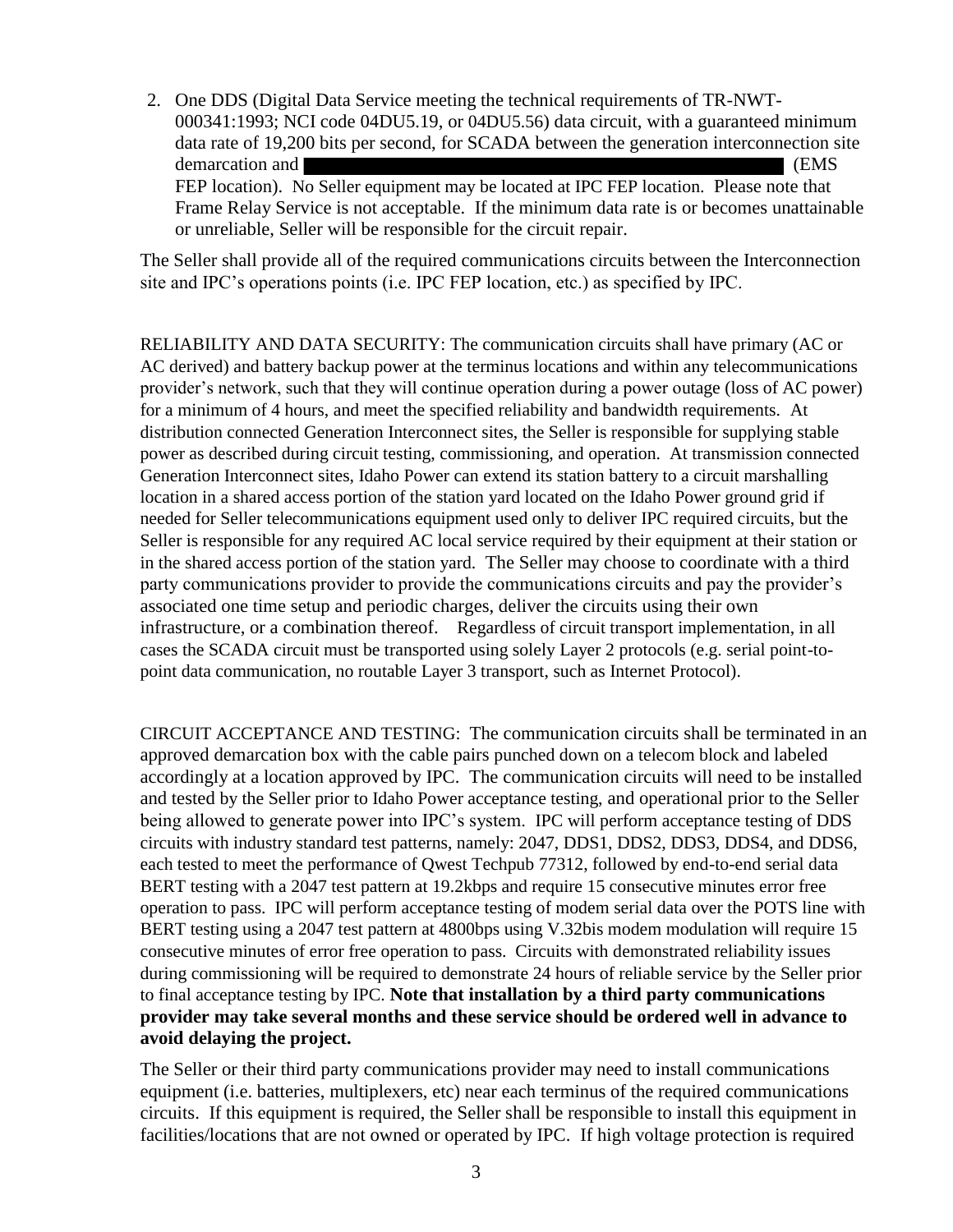by the communications provider for the incoming copper cable, the high voltage protection assembly shall be engineered, supplied, and maintained by the Seller.

#### OPERATIONAL RESPONSE:

Seller's failure to maintain and/or restore and repair intermittent or non-operational telecommunications circuits may result in disconnection of Seller's generation facility/facilities until the circuits successfully complete Idaho Power's end-to-end testing.

The Seller is responsible for repairing any circuits and contacting any third-party telecom provider as needed. [Note: IPC cannot contact third party telecom providers on behalf of the Seller for circuit outages.] A third-party telecom provider is expected to have the ability to perform some level of remote circuit testing. If the Seller's third party telecom provider needs access to IPC facilities, they will contact IPC per contacts in GIA

### *1.4.2 Ground Fault Equipment*

The Seller will install transformer configurations that are Grounded-WYE to Grounded-WYE and will limit the ground fault current to less than 20 amps as measured at the Interconnection Point.

### *1.4.3 Easements/Permits*

The Seller will provide to Idaho Power a surveyed (Metes & Bounds) legal description along with exhibit map for Idaho Power's facilities. After the legal description has been delivered to IPC for review, IPC will supply to the Seller a completed IPC easement for signature by the land owner of record. Once the signatures have been secured, the Seller will return the signed easement to IPC for recording. **Note: Easement procurement should begin early in the process so as not to impact milestone dates.**

The Seller will acquire the property for the Interconnection Site and provide a yearround access path. Seller shall coordinate with IPC to incorporate into the Seller's project site plan and easements, enough area for a vehicle to safely access the Interconnection Site for maintenance.

Construction permits are the responsibility of the Seller, including the IPC side of the Interconnection Site, subject to local regulations.

#### *1.4.4 Property*

The Seller, at its sole cost and expense, will provide to IPC documents and services as identified below relating to IPC's land rights required for its interconnection facilities:

 **1. Land Transaction Documents.** Land transaction documents ("Land Transaction Documents") in a form approved by IPC that may include, but are not limited to, the following:

a. Right of Entry Agreement;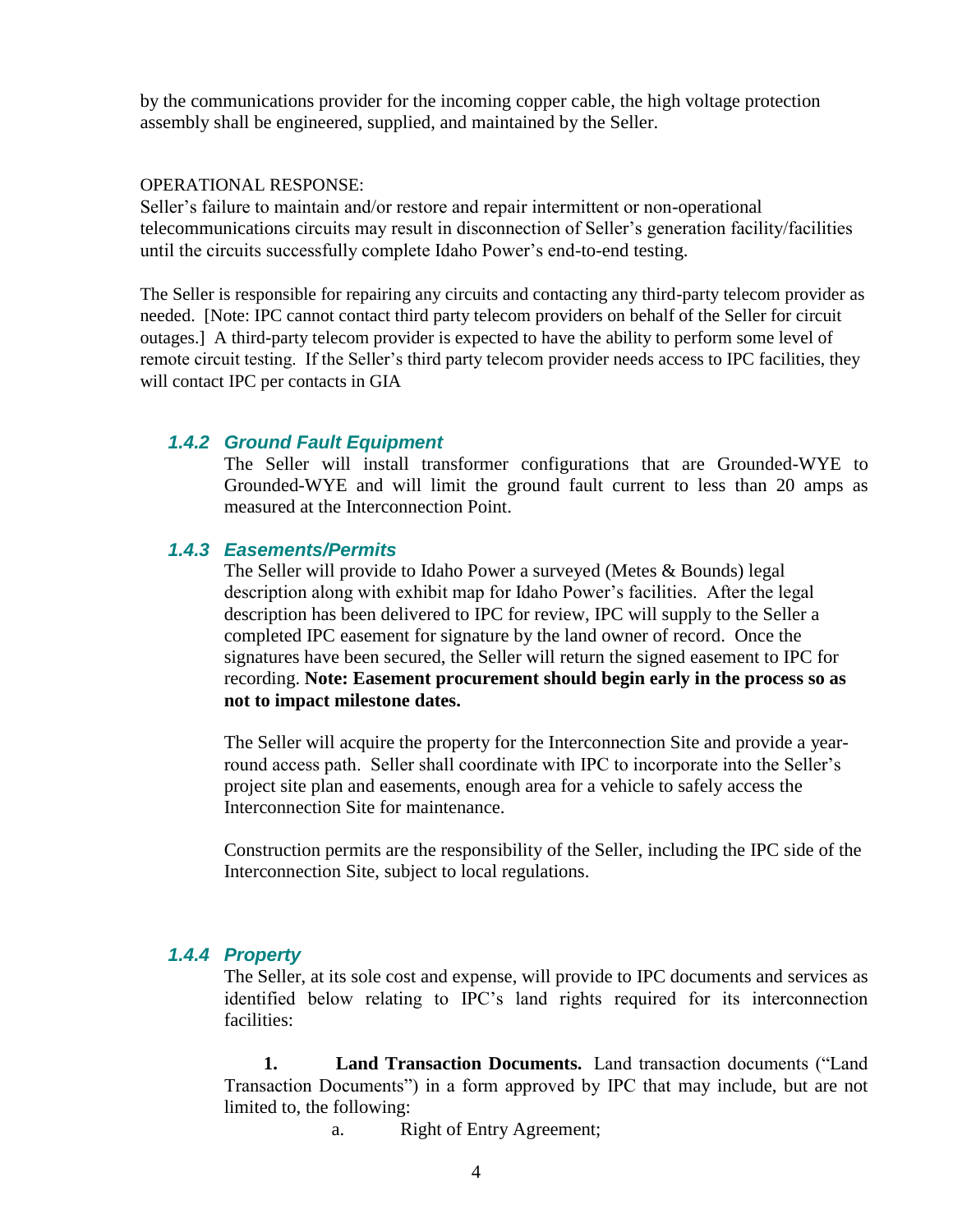b. Interconnection Facility Easement OR fee ownership parcel ("Fee Ownership Parcel") conveyance pursuant to a Warranty Deed. IPC shall determine whether an Interconnection Facility Easement or a Fee Ownership Parcel is required for the Project and shall advise Seller, accordingly;

c. For Fee Ownership Parcels, a Purchase and Sale Agreement;

d. Access Easement;

 e. Completed Applications with respective fees for Release of Easements and/or Crossing Agreements that may be required for the Project;

f. Crossing Agreements; and

 g. Any other Project specific documents deemed necessary by IPC.

 **2. Project Map/Site Plan.** A 90% complete informational map or site plan of the Project Property with locations of all easements to be released, new easements proposed for both Seller and IPC, existing IPC lines to be crossed by Seller's facilities, Seller's lease and easement areas (if any), access roads, and any other features or elements requested to be included by IPC to facilitate review and processing of the project documents.

 **3. Surveyed Legal Descriptions and Maps.** Written legal description and map for each Land Transaction Document, stamped and signed by a licensed surveyor. Each legal description and map is to be submitted to and approved by IPC's surveyor. See IPC survey requirements in Appendix B, attached hereto and made a part hereof.

 **4. Title Insurance.** Title report and A.L.T.A. extended owners' pro forma policy of title insurance for the amount of the value of the Interconnection Facility Easement or Fee Ownership Parcel and access easement areas. Seller shall provide proof and information to establish the value of the easement or property to be insured. IPC will review the title policy pro forma and will advise of any necessary title mitigation measures to ensure clear and unencumbered title to the Interconnection Facility Easement or Fee Ownership Parcel and access easement areas. Title mitigation measures shall be performed by Seller at Seller's sole cost and expense. Title policy to include endorsements as required by IPC at Seller's sole cost and expense. Seller to provide an electronic copy of all exceptions to title insurance for IPC review. Seller to provide Idaho Power with a final A.L.T.A. extended owners' policy of title insurance.

 **5. A.L.T.A. Survey.** An A.L.T.A. survey of the Project property with all existing IPC easement rights and facilities identified. The A.L.T.A. survey shall include and identify all proposed land transaction areas. If IPC requires a Fee Ownership Parcel for the Interconnection Facility, Seller shall provide an A.L.T.A. survey of the Fee Ownership Parcel to be conveyed to IPC and all Land Transactions. If IPC requires an Easement for the Interconnection Facility, Seller may provide IPC with a copy of Seller's A.L.T.A. survey or with an A.L.T.A. survey in IPC's name but the A.L.T.A. survey shall include the Interconnection Facility Easement Area, as well as all Land Transactions.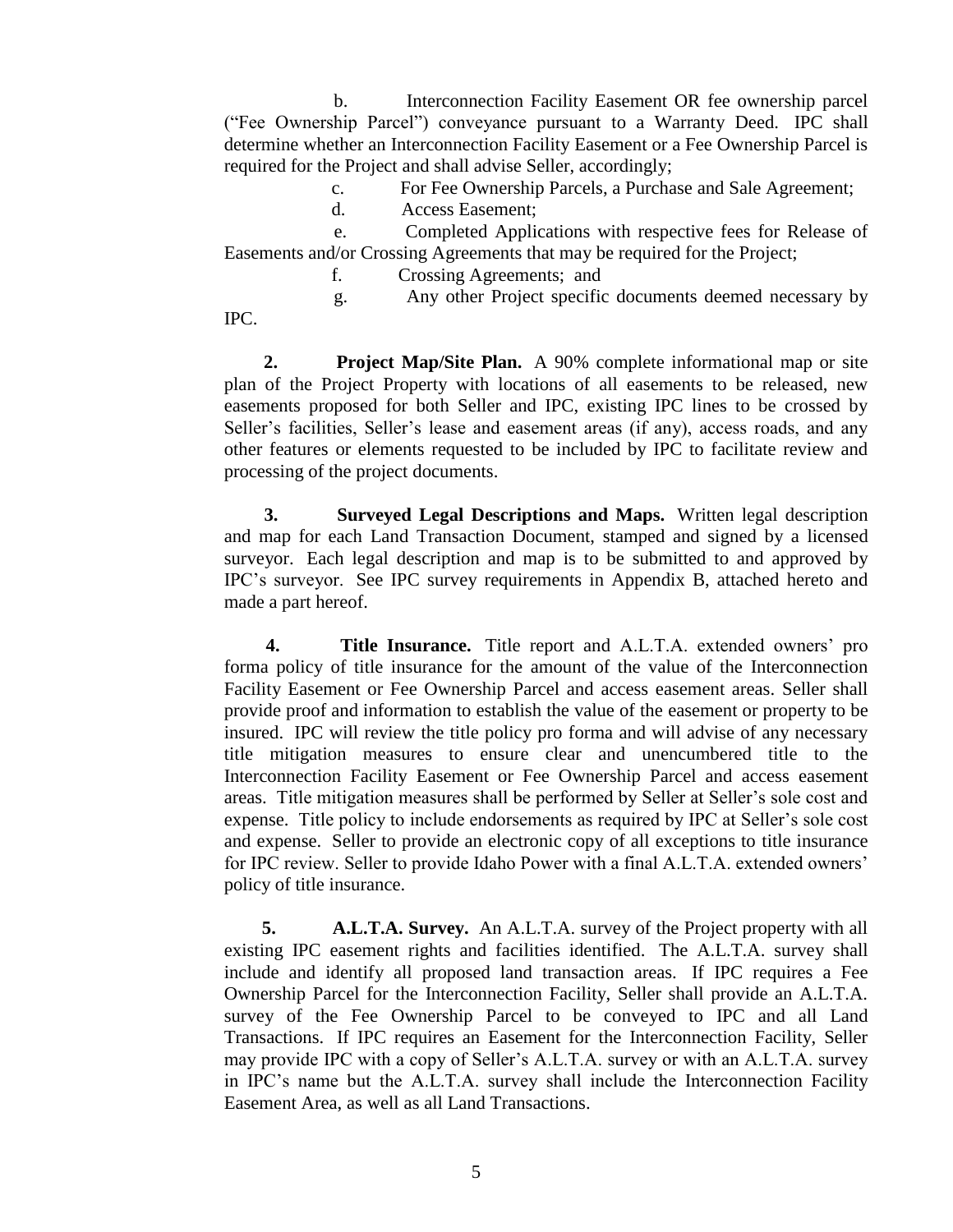**6. Phase I Environmental Analysis.** A Phase I environmental analysis ("Phase I EA") of Seller's Project property (whether fee-owned, leased, or on an easement premises) for IPC review. The Phase I EA shall provide a map indicating the location of the IPC Interconnection Facilities in relation to any identified areas of concern. If IPC requires a Fee Ownership Parcel for the Interconnection Facility, Seller shall provide a Phase 1 EA in IPC's name with warranties for IPC. If IPC requires an Easement for the Interconnection Facility, Seller shall provide IPC with a copy of Seller's Phase 1 EA but which shall include and reference the Interconnection Facility Easement Area.

 **7. Land Use Authorizations/Permits.** The Seller shall secure all necessary local jurisdiction, state, and/or federal land use authorizations and permits for the IPC Interconnection Facilities, access road, new transmission and distribution lines, buildings, and all facilities in support of Seller's Project, as required by local, state or federal entities. A copy of each authorization pertaining to IPC Facilities shall be provided to IPC.

 **8. Land Division**. Should a division of land be necessary to create a new Fee Ownership Parcel, Seller shall submit application to the proper local jurisdiction and complete all requirements to finalize the creation of a new Fee Ownership Parcel in IPC's name. Seller shall provide final approval documentation to IPC.

Seller is advised that IPC review and approval of the Land Transaction Documents may require six (6) to nine (9) months. Seller is advised to provide all required Land Transaction Documents at earliest possible time. Refer to Appendix C for a quick reference guide to Idaho Power Corporate Real Estate Fee Acquisition and/or Easement Parcel requirements. Upon IPC approval of all Land Transaction Documents, IPC will supply to the Seller final form documents for signature by the land owner of record. The Seller shall return original signed and recorded Land Transaction Documents to IPC. All recording and mailing fees shall be paid by Seller. IPC shall provide to Seller electronic copies of all fully executed and recorded Land Transaction documents.

#### *1.4.5 Generator Output Limit Control*

For Interconnections of 3 MW and greater, the Seller will install equipment to receive signals from Idaho Power Grid Operations for Generation Output Limit Control ("GOLC") - see Section 3 Operating Requirements and Appendix A.

#### *1.4.6 Local Service*

The Seller is responsible to arrange for local service to their site, as necessary.

#### *1.4.7 Monitoring Information*

If the Seller requires the ability to monitor information related to the Idaho Power recloser in the generation interconnection package they are required to supply their own communications circuit to the control box.

#### *1.4.8 Generator Technical Information & Drawings*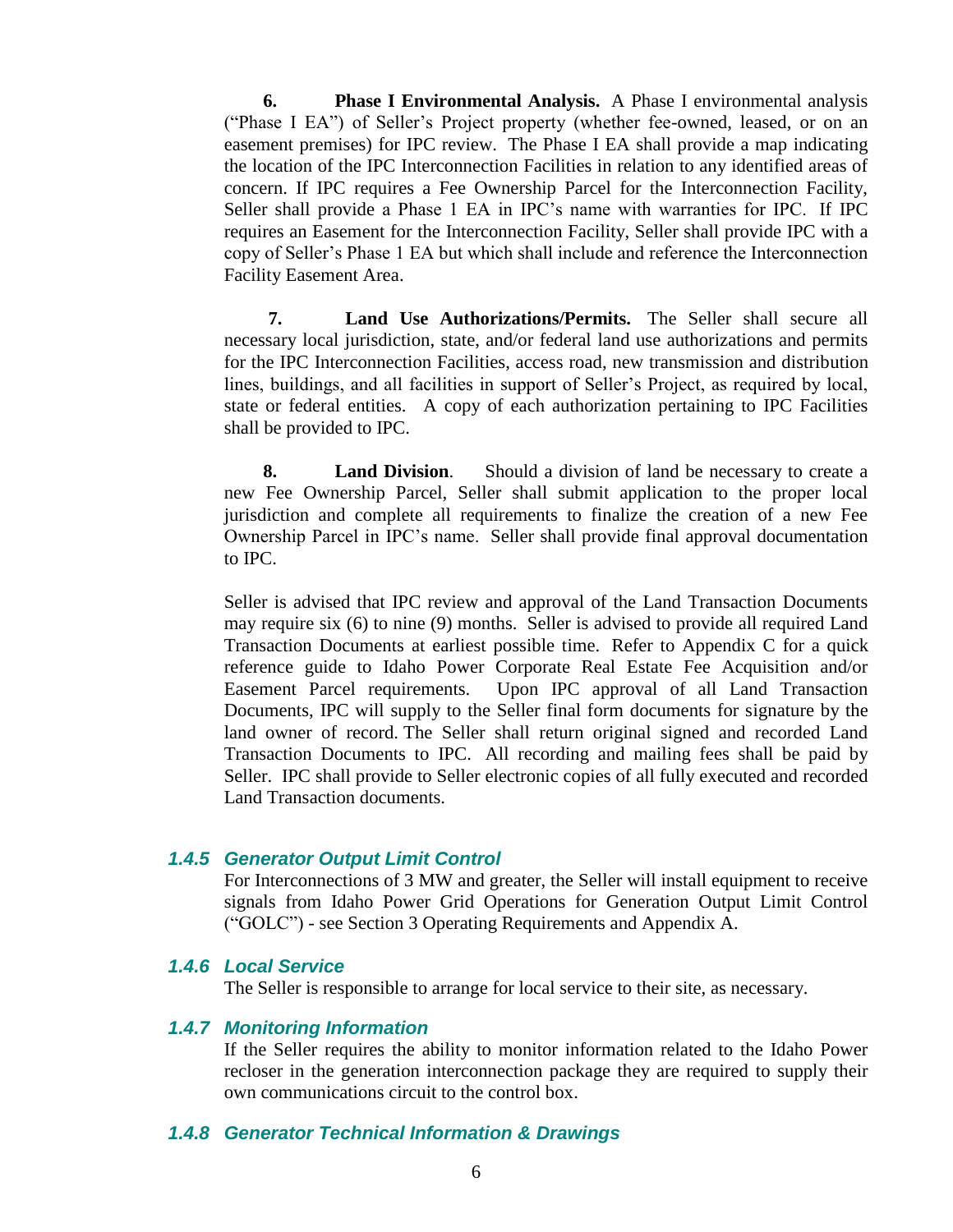Seller shall provide draft design prints during FSR development containing technical information, like impedances, and equipment brand and models. After construction, the Seller shall submit to IPC all the as-built information, including prints with the latest approved technical information and commissioning test results.

### *1.5 Idaho Power Company's Interconnection Facilities*

Idaho Power will install a standard generation interconnection package that will connect to distribution feeder **...** If the Seller is going underground to the Interconnection Point, IPC will include a pole riser for the Generator to install cables to interconnect to the Idaho Power system. If the Seller is going overhead to the Interconnection Point, it will be at a tension not to exceed the design tension specified by Idaho Power.

The new interconnection package will include four distribution poles to mount a local service transformer, solid blade disconnects, primary metering package, recloser, relays, RTU, fuses and riser necessary for the package. The interconnection will be controlled by a SEL-421 line protection relay and a GE iBox RTU. The relay and RTU will be located in a pole mounted enclosure and will also contain a test switch (TS4), SLSS, dialup modem, DDS CSU/DSU, isolation interface, power supply, DC converter, control switch and surge protector. The single line for the interconnection package is shown in Exhibit 1.

A 2" conduit will be installed alongside the underground primary to facilitate information exchange to the customer about the recloser. (The Seller is responsible for providing and installing the appropriate cable.)

Concrete barriers may be necessary to protect this equipment from local area traffic.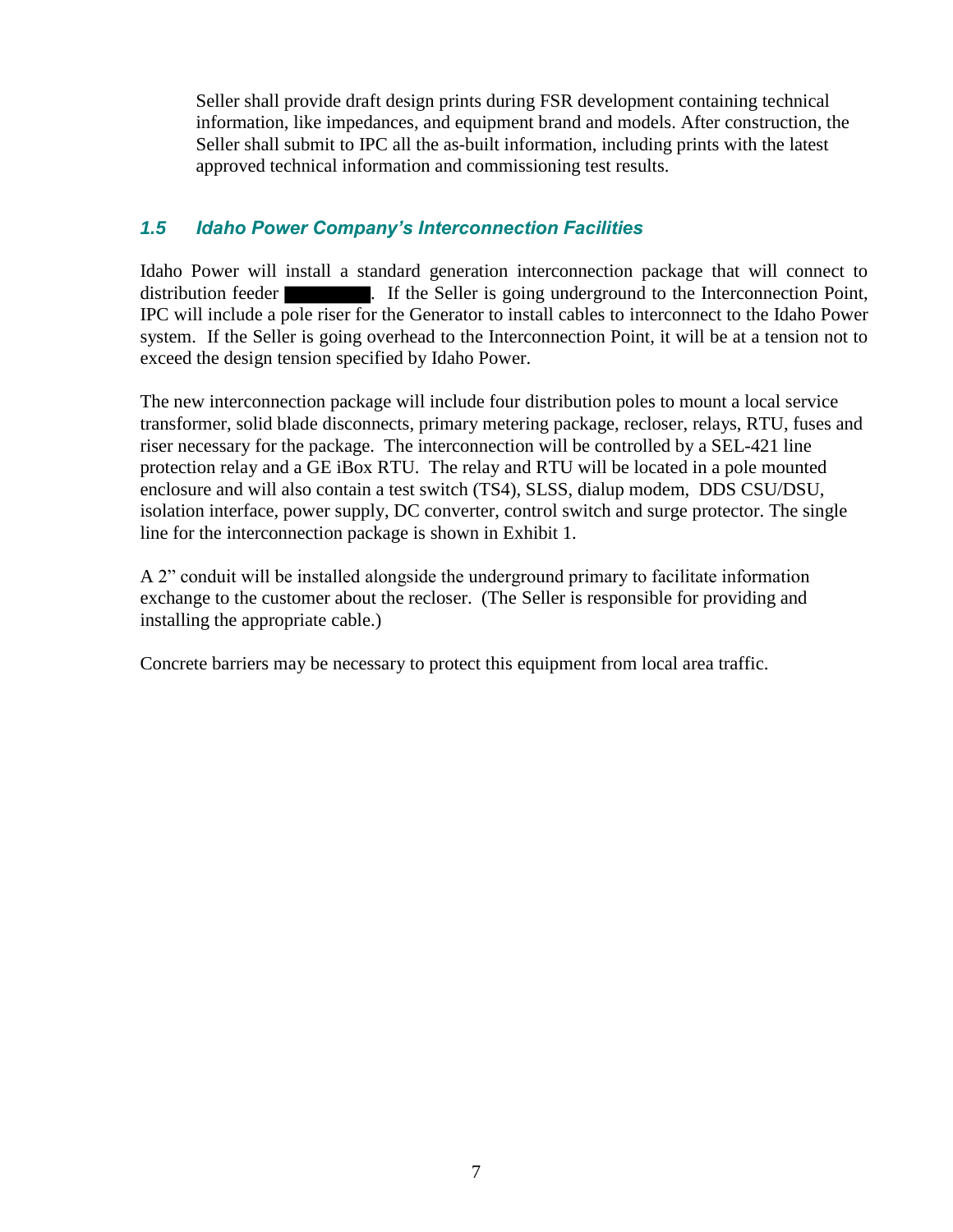### **2. Estimated Milestones**

Estimated milestones, which will be updated and revised for inclusion in the GIA in light of subsequent developments and conditions, are as follows:

| <b>Estimated Date</b>                            | <b>Responsible Party</b> | <b>Estimated Milestones</b>                                                                                                                                                        |  |  |  |  |  |
|--------------------------------------------------|--------------------------|------------------------------------------------------------------------------------------------------------------------------------------------------------------------------------|--|--|--|--|--|
| TBD                                              | Seller                   | Construction funds received by IPC                                                                                                                                                 |  |  |  |  |  |
| 2 months after<br>construction funds<br>received | <b>Idaho Power</b>       | <b>Idaho Power Engineering and Design</b><br>Complete                                                                                                                              |  |  |  |  |  |
| 4 months after<br>construction funds<br>received | <b>Idaho Power</b>       | <b>Idaho Power Long Lead Material</b><br>Procured/Received                                                                                                                         |  |  |  |  |  |
| 6 months after<br>construction funds<br>received | Seller                   | Telecommunication circuits identified in<br>Section 1.4.1 are operational and provided to<br>the IPC site                                                                          |  |  |  |  |  |
| 6 months after<br>construction funds<br>received | Seller                   | Easements and permits procured for IPC site,<br>construction will not begin until easements<br>and permits are in place                                                            |  |  |  |  |  |
| 8 months after<br>construction funds<br>received | <b>Idaho Power</b>       | <b>Idaho Power Construction Complete</b>                                                                                                                                           |  |  |  |  |  |
| 9 months after<br>construction funds<br>received | <b>Idaho Power</b>       | Idaho Power Commissioning Complete,<br>commissioning will not take place until<br>Telecommunication circuits are operational                                                       |  |  |  |  |  |
| TBD                                              | <b>Idaho Power</b>       | <b>Notification from Idaho Power's Energy</b><br><b>Contracting Coordinator confirming First</b><br><b>Energy of Non-Firm Output</b>                                               |  |  |  |  |  |
| <b>TBD</b>                                       | Seller                   | Seller testing begins                                                                                                                                                              |  |  |  |  |  |
| <b>TBD</b>                                       | <b>Idaho Power</b>       | Notification from Idaho Power's Energy<br><b>Contracting Coordinator confirming Operation</b><br>Date (pending all requirements are met) of<br><b>Firm Network Resource Output</b> |  |  |  |  |  |

IPC does not warrant or guarantee the foregoing estimated milestone dates, which are estimates only. These milestone dates assume, among other things, that materials can be timely procured, labor resources are available, and that outages to the existing transmission system are available to be scheduled. Additionally, there are several matters, such as permitting issues and the performance of subcontractors that are outside the control of IPC that could delay the estimated Operation Date. For purposes of example only, federal, state, or local permitting, land division approval, identification of Interconnection Facilities location, access to proposed Interconnection Facilities location for survey and geotechnical investigation, coordination of design and construction with the Seller, failure of IPC's vendors to timely perform services or deliver goods, and delays in payment from Seller, may result in delays of any estimated milestone and the Operation Date of the project. To the extent any of the foregoing are outside of the reasonable control of IPC, they shall be deemed Force Majeure events.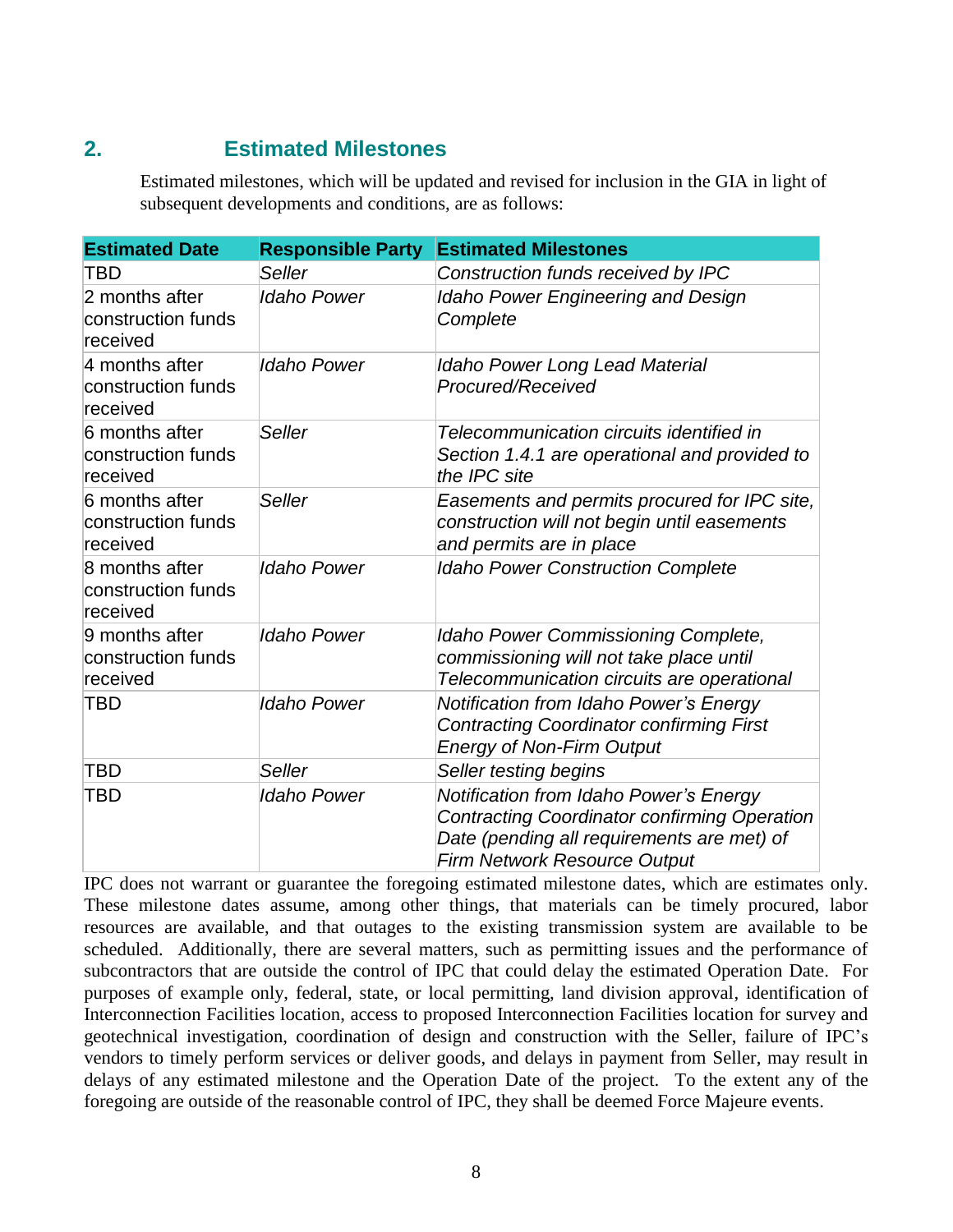### **3. Operating Requirements**

The project is required to comply with the applicable Voltage and Current Distortion Limits found in IEEE Standard 519-1992 *IEEE Recommended Practices and requirements for harmonic Control in Electrical Power Systems* or any subsequent standards as they may be updated from time to time. Voltage fluctuation at startup and during operation must be limited to less than 5% as measured at the Point of Interconnection.

Project will be subject to reductions directed by IPC Grid Operations during transmission system contingencies and other reliability events. When these conditions occur, the Project will be subject to Generator Output Limit Control ("GOLC") and will have equipment capable of receiving an analog setpoint via DNP 3.0 from IPC for GOLC. Generator Output Limit Control will be accomplished with a setpoint and discrete output control from IPC to the Project indicating maximum output allowed. For more detail see Appendix A.

**Low Voltage Ride Through**: The Project must be capable of riding through faults on adjacent section of the power system without tripping due to low voltage. It has been determined, through study, that the Project must be capable of remaining interconnected for any single phase voltage as low as 0.7 PU for 30 cycles, and for all three phase voltages as low as 0.8 PU for 30 cycles.

Seller will be able to modify power plant facilities on the Seller's side of the Interconnection Point with no impact upon the operation of the transmission or distribution system whenever the generation facilities are electrically isolated from the system via the disconnect switch on pole  $\blacksquare$  of the POI four pole package and a terminal clearance is issued by IPC's Grid Operator.

**Frequency Response Requirements:** Generator must be capable of providing Fast Frequency Response for both positive and negative frequency deviations from 60Hz ( +/- 0.036 Hz) for Bulk Electric System disturbances. The required frequency response will be linear for a deviation of 0 to  $+/-$  0.1 Hz, a response of 0% to 3% of generator capacity, with a maximum required response of 3% of generator's full capacity for as long as the generator is able to provide support or the frequency deviation is reduced to within stated limits, whichever occurs first. Provided that Generator meets the above Fast Frequency Response requirements, IPC shall not curtail Seller when such curtailments are caused by a need to comply with applicable

### **4. Reactive Power**

The Project shall be capable of injecting reactive power (over-excited) and absorbing reactive power (under-excited) equal to 1.45 MVAR at all active power output between 20% and 100% of nameplate active power rating. The reactive power operating requirements are typically specified in the Schedule 72 Generation Interconnection Agreement

IPC will determine the reactive power required to be supplied by IPC to the Seller, based upon information provided by the Seller. IPC will specify the equipment required on IPC's system to meet the Facility's reactive power requirements. These specifications will include but not be limited to equipment specifications, equipment location, IPC-provided equipment, Seller provided equipment, and all costs associated with the equipment, design and installation of the IPC provided equipment. The equipment specifications and requirements will become an integral part of this Agreement. IPC owned equipment will be maintained by IPC, with total cost of purchase,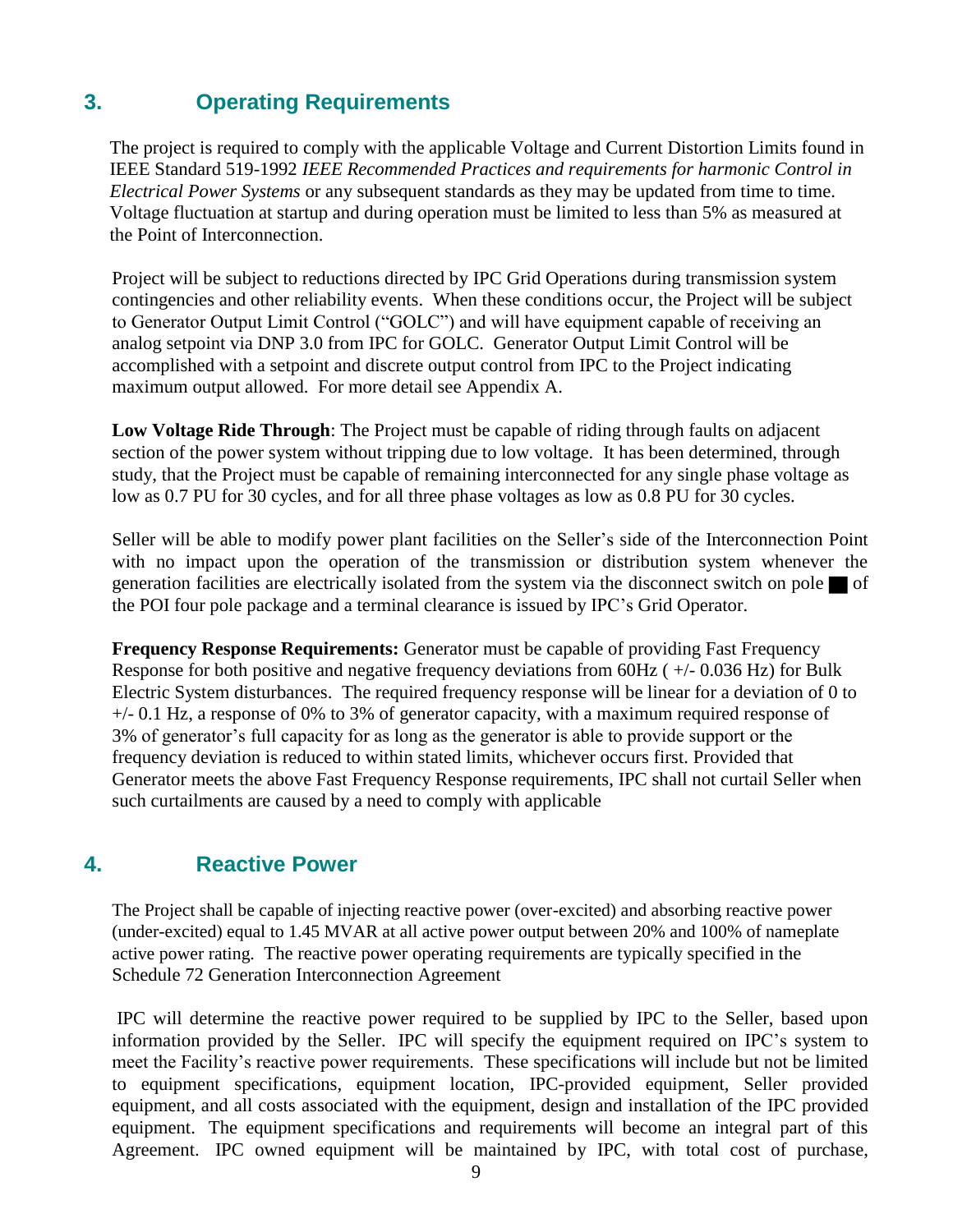installation, operation, and maintenance, including administrative cost to be reimbursed to IPC by the Seller. Payment of these costs will be in accordance with Schedule 72 and the total reactive power cost will be included in the calculation of the Monthly Operation and Maintenance Charges specified in Schedule 72.

### **5. Upgrades to Existing IPC Facilities**

### **5.1 Upgrades to the Distribution System**

• Rebuild of miles of 12.47 kV feeder.

### **5.2 Upgrades to Substations**

• No upgrades to the IPC Substation have been identified.

### **Estimated Costs**

The following good faith estimates are provided in 2017 dollars and are based on a number of assumptions and conditions:

### **Estimated Cost:**

| <b>Description</b>                                             | Ownership  | <b>Cost Estimate</b> |
|----------------------------------------------------------------|------------|----------------------|
| <b>Interconnection Facilities (from section 1.5):</b>          |            |                      |
|                                                                | <b>IPC</b> | \$250,000            |
| <b>TOTAL</b>                                                   |            | \$250,000            |
| <b>Upgrades to Existing IPC Facilities (from section 5.1):</b> | <b>IPC</b> | \$145,000            |
| <b>TOTAL</b>                                                   |            | \$145,000            |
| <b>GRAND TOTAL</b>                                             | \$395,000  |                      |

Note: Idaho Power does not warrant or guarantee the estimated costs in the table above, which are estimates only and are subject to change. Seller will be responsible for actual costs, under the terms and subject to the conditions included in any definitive GIA executed by IPC and Seller.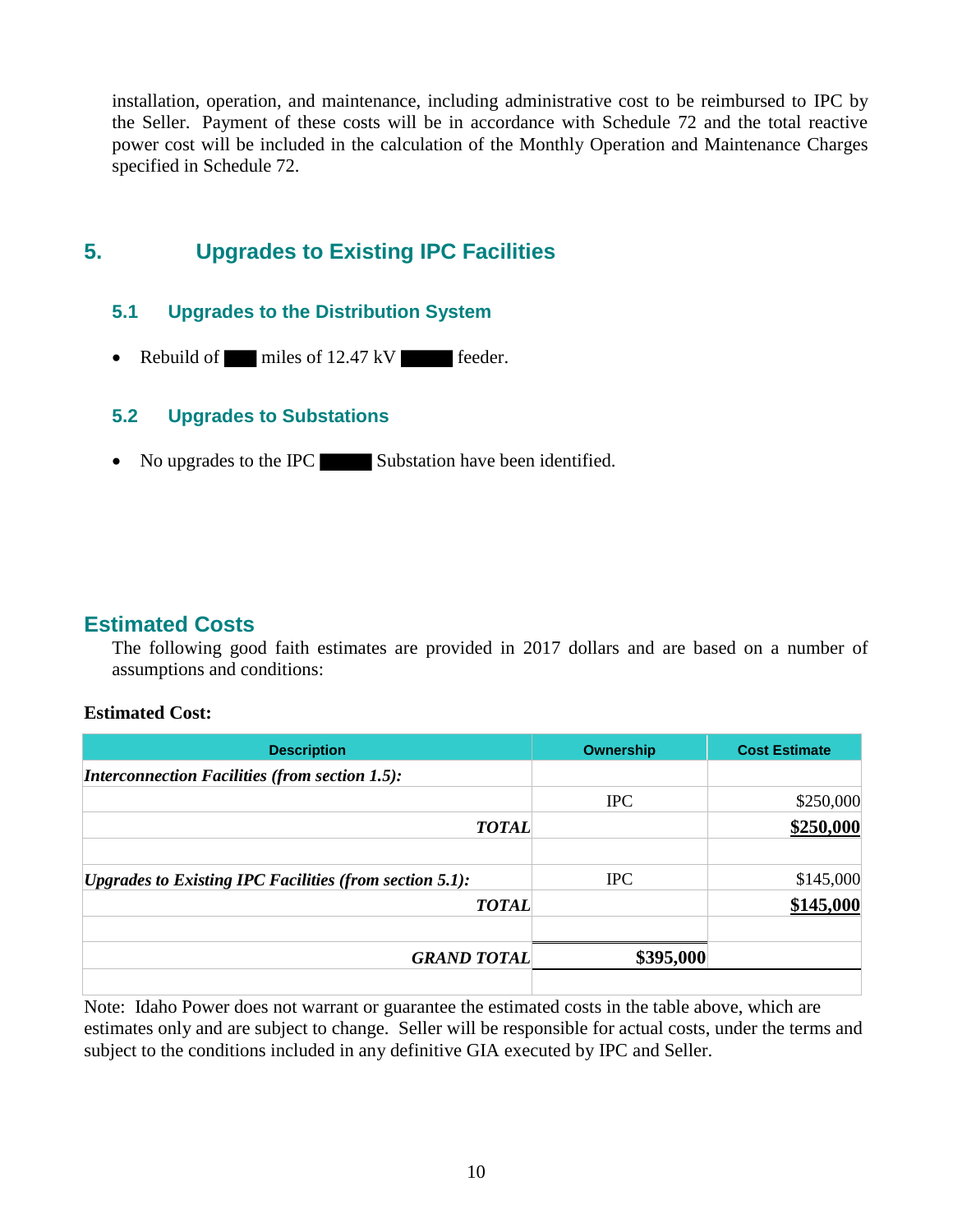### **Note Regarding Transmission Service:**

This FSR is a Network Resource Interconnection Facility Study. This FSR identifies the facilities necessary to integrate the Generating Facility into Idaho Power's network to serve load within Idaho Power's balancing area. Network Resource Interconnection Service in and of itself does not convey any right to deliver electricity to any specific customer or Point of Delivery.

### **Note Regarding Definitive GIA:**

This FSR is a study and preliminary evaluation only and does not constitute, or form the basis of, a definitive agreement related to the matters described in this FSR. Unless and until a definitive GIA is negotiated and executed by Idaho Power and Seller, no party will have any legal rights or obligations, express or implied, related to the subject matter of this FSR.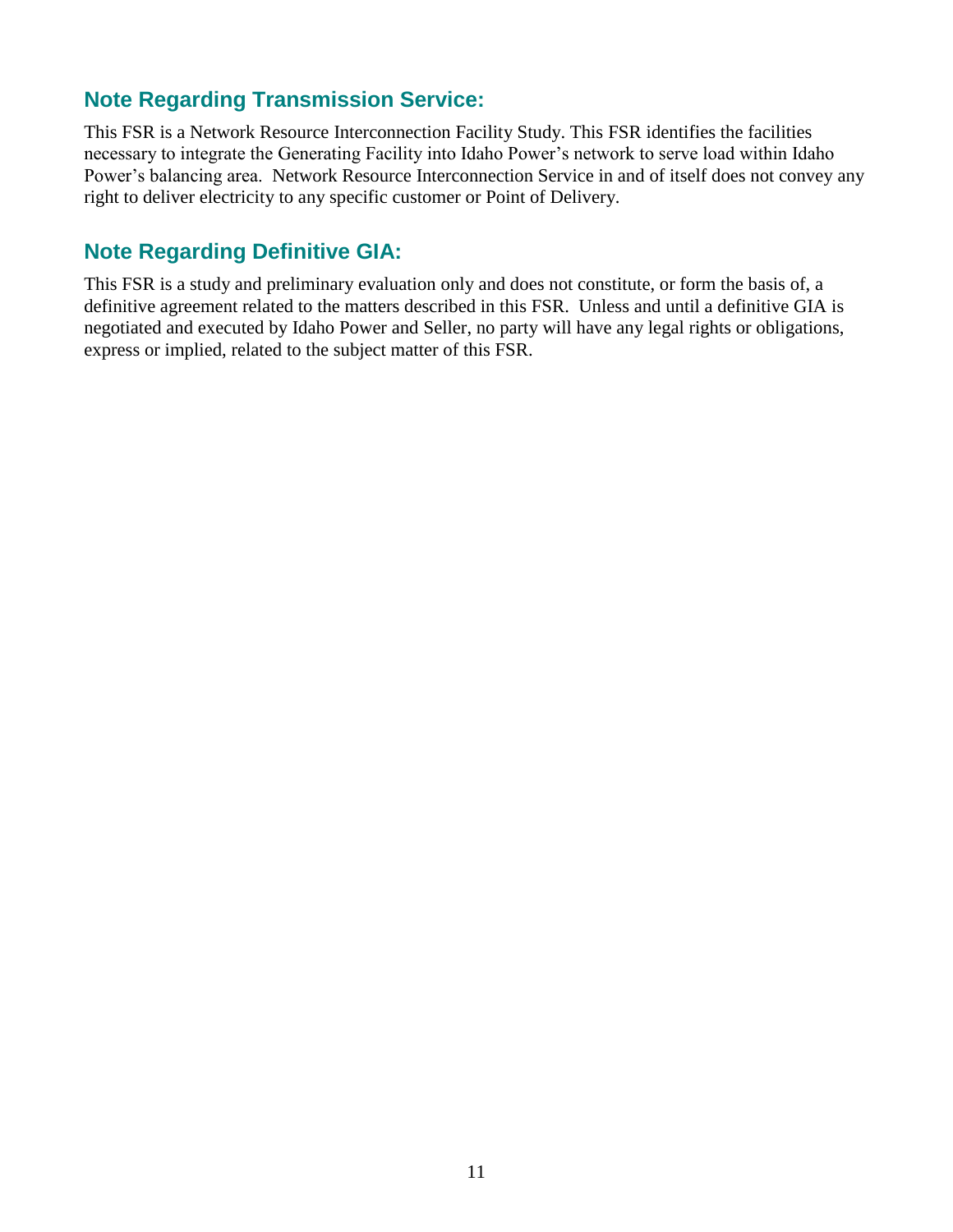## **Appendix A**

### **Generation Interconnection Control Requirements**

### **A.1 Generator Output Limit Control (GOLC)**

**A.1.1** IPC requires Interconnected Power Producers to accept GOLC signals from our EMS.

**A.1.2** The GOLC signals will consist of four points shared between the IPC EMS (via the IPC RTU) and the Seller's Generator Controller. The IPC RTU will be the master and the Seller's Generation Controller will be the slave.

**A.1.2.1** GOLC Setpoint: An analog output that contains the MW value the Seller should curtail to, should a GOLC request be made via the GOLC On/Off discrete output Control point.

**A.1.2.1.1** An Analog Input feedback point must be updated (to reflect the GOLC setpoint value) by the Seller Controller upon the Controller's receipt of the GOLC setpoint change, with no intentional delay.

**A.1.2.2** GOLC On/Off: A discrete output (DO) control point with pulsing Trip/Close controls. Following a "GOLC On" control (DNP Control Code "Close/Pulse On"), the Seller Controller will run power output back to the MW value specified in the GOLC Setpoint. Following a "GOLC Off" control (DNP Control Code "Trip/Pulse On"), the Seller is free to run to maximum possible output.

**A.1.2.2.1** A Discrete Input (DI) feedback point must be updated (to reflect the last GOLC DO Control Code received) by the Seller Controller upon the Controller's receipt of the GOLC DO control, with no intentional delay. The feedback DI should latch to an OFF state following the receipt of a "GOLC OFF" control and it should latch to an ON state following the receipt of an "GOLC ON" control.

**A.1.3** If a GOLC control is issued, it is expected to see MW reductions start within 1 minute and plant output to be below the GOLC Setpoint value within 10 minutes.

### **Digital Inputs to IPCo (DNP Obj. 01, Var. 2)** Index Description State (0/1) Comments: 0 GOLC Off/On (Control Feedback) | Off/On Feedback provided by Seller 1 FREQUENCY RESPONSE Off/On (Control Feedback) (If applicable)  $\qquad \qquad$  Off/On Feedback provided by Seller 2 52A Seller MAIN BREAKER (if present) | Open/Closed Sourced at substation 3 | 52A Seller Capacitor Breaker (if present) | Open/Closed | Sourced at substation

### **A.2 Generation Interconnection Data Points Requirements**

| Digital Outputs to Customer (DNP Obj. 12, Var. 1) |                               |                       |  |  |  |  |  |
|---------------------------------------------------|-------------------------------|-----------------------|--|--|--|--|--|
| Index<br>Description<br>Comments:                 |                               |                       |  |  |  |  |  |
|                                                   | GOLC Off/On                   | Control issued by IPC |  |  |  |  |  |
|                                                   | FREQUENCY RESPONSE Off/On (if |                       |  |  |  |  |  |
|                                                   | applicable)                   | Control issued by IPC |  |  |  |  |  |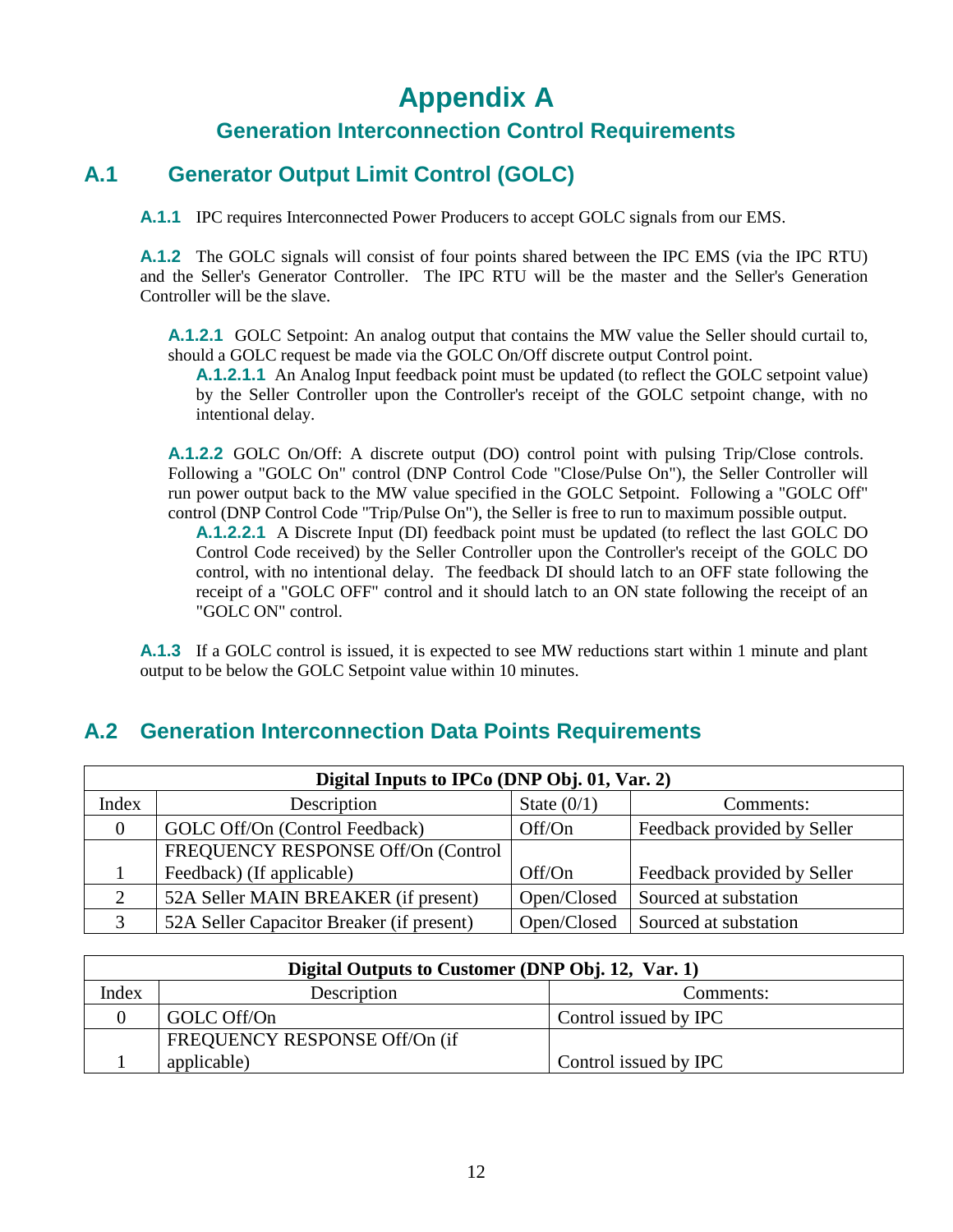| Analog Inputs to IPCo (DNP Obj. 30, Var. 2) |                                     |       |                      |            |                                     |              |             |  |  |
|---------------------------------------------|-------------------------------------|-------|----------------------|------------|-------------------------------------|--------------|-------------|--|--|
|                                             |                                     | Raw   | Raw                  | EU         | EU                                  | EU           |             |  |  |
| Index                                       | Description                         | High  | Low                  | High       | Low                                 | Units        | Comments:   |  |  |
|                                             | <b>GOLC Setpoint Value Received</b> |       |                      |            |                                     |              | Provided by |  |  |
| $\boldsymbol{0}$                            | (Feedback)                          |       | 32767 - 32768        | <b>TBD</b> | <b>TBD</b>                          | <b>MW</b>    | Seller      |  |  |
| $\mathbf{1}$                                | <b>SPARE</b>                        |       |                      |            |                                     |              |             |  |  |
|                                             |                                     |       |                      |            |                                     |              | Provided by |  |  |
| $\overline{2}$                              | Maximum Park Generating Capacity    | 32767 | $-32768$             | <b>TBD</b> | <b>TBD</b>                          | <b>MW</b>    | Seller      |  |  |
|                                             |                                     |       |                      |            |                                     |              | Provided by |  |  |
| 3                                           | <b>Ambient Temperature</b>          |       | 32767 - 32768 327.67 |            | $-327.68$                           | Deg C        | Seller      |  |  |
|                                             |                                     |       |                      |            |                                     | Deg          | Provided by |  |  |
| $\overline{4}$                              | <b>Wind Direction</b>               | 32767 | $-32768$ 3276.7      |            | $-3276.8$                           | from N       | Seller      |  |  |
|                                             |                                     |       |                      |            |                                     |              | Provided by |  |  |
| 5                                           | Wind Speed                          | 32767 | $-32768$ 327.67      |            | $-327.68$                           | M/S          | Seller      |  |  |
|                                             |                                     |       |                      |            |                                     |              | Provided by |  |  |
| 6                                           | <b>Relative Humidity</b>            | 32767 | 32768                | <b>TBD</b> | <b>TBD</b>                          | $\%$         | Seller      |  |  |
|                                             |                                     |       |                      |            |                                     |              | Provided by |  |  |
| $\tau$                                      | Global Horizontal Irradiance        | 32767 | 32768                | <b>TBD</b> | <b>TBD</b>                          | $W/M^2$      | Seller      |  |  |
|                                             |                                     |       |                      |            |                                     |              | Provided by |  |  |
| 8                                           | Plane of Array                      | 32767 | 32768                | <b>TBD</b> | <b>TBD</b>                          | $W/M^2$      | Seller      |  |  |
| 9                                           | <b>SPARE</b>                        |       |                      |            |                                     |              |             |  |  |
|                                             |                                     |       |                      |            |                                     |              | Provided by |  |  |
| 10                                          | VOLT1_MIN (Feedback)                | 32767 | $-32768$ 327.67      |            | $-327.68$                           | PU           | Seller      |  |  |
|                                             |                                     |       |                      |            |                                     |              | Provided by |  |  |
| 11                                          | VOLT2_LOW (Feedback)                | 32767 | $-32768$ 327.67      |            | $-327.68$                           | PU           | Seller      |  |  |
|                                             |                                     |       |                      |            |                                     |              | Provided by |  |  |
| 12                                          | VOLT3_HIGH (Feedback)               | 32767 | $-32768$ 327.67      |            | $-327.68$                           | PU           | Seller      |  |  |
|                                             |                                     |       |                      |            |                                     |              | Provided by |  |  |
| 13                                          | VOLT4_MAX (Feedback)                | 32767 |                      |            | $-32768$ 327.67 $-327.68$           | PU           | Seller      |  |  |
|                                             |                                     |       |                      |            |                                     | $\%$         | Provided by |  |  |
| 14                                          | VAR1_LEAD (Feedback)                |       |                      |            | 32767 - 32768 327.67 - 327.68 AVAIL |              | Seller      |  |  |
|                                             |                                     |       |                      |            |                                     | $\%$         | Provided by |  |  |
| 15                                          | VAR2_ZERO2 (Feedback)               | 32767 |                      |            | $-32768$ 327.67 $-327.68$           | <b>AVAIL</b> | Seller      |  |  |
|                                             |                                     |       |                      |            |                                     | $\%$         | Provided by |  |  |
| 16                                          | VAR3_ZERO3 (Feedback)               | 32767 | $-32768$ 327.67      |            | $-327.68$                           | <b>AVAIL</b> | Seller      |  |  |
|                                             |                                     |       |                      |            |                                     | $\%$         | Provided by |  |  |
| 17                                          | VAR4_LAG (Feedback)                 | 32767 |                      |            | $-32768$ 327.67 $-327.68$ AVAIL     |              | Seller      |  |  |

| Analog Outputs to Seller (DNP Obj. 41, Var. 2) |                             |       |                 |      |                        |           |                           |  |
|------------------------------------------------|-----------------------------|-------|-----------------|------|------------------------|-----------|---------------------------|--|
|                                                |                             | Raw   | Raw             | EU   | EU                     | EU        |                           |  |
| Index                                          | Description                 |       | Low             | High | Low                    | Units     | Comments:                 |  |
| $\overline{0}$                                 | <b>GOLC</b> Setpoint        | 32767 | $-32768$        | TBD  | <b>TBD</b>             | <b>MW</b> | Control issued by IPC     |  |
|                                                | <b>SPARE</b>                |       |                 |      |                        |           |                           |  |
|                                                |                             |       |                 |      |                        |           |                           |  |
| ∍                                              | VOLT1 MIN (Feedback)        | 32767 |                 |      | $-32768$ 327.67 327.68 | PU        | <b>Provided by Seller</b> |  |
| 2                                              | <b>VOLT2 LOW (Feedback)</b> | 32767 | $-32768$ 327.67 |      |                        | PU        | Provided by Seller        |  |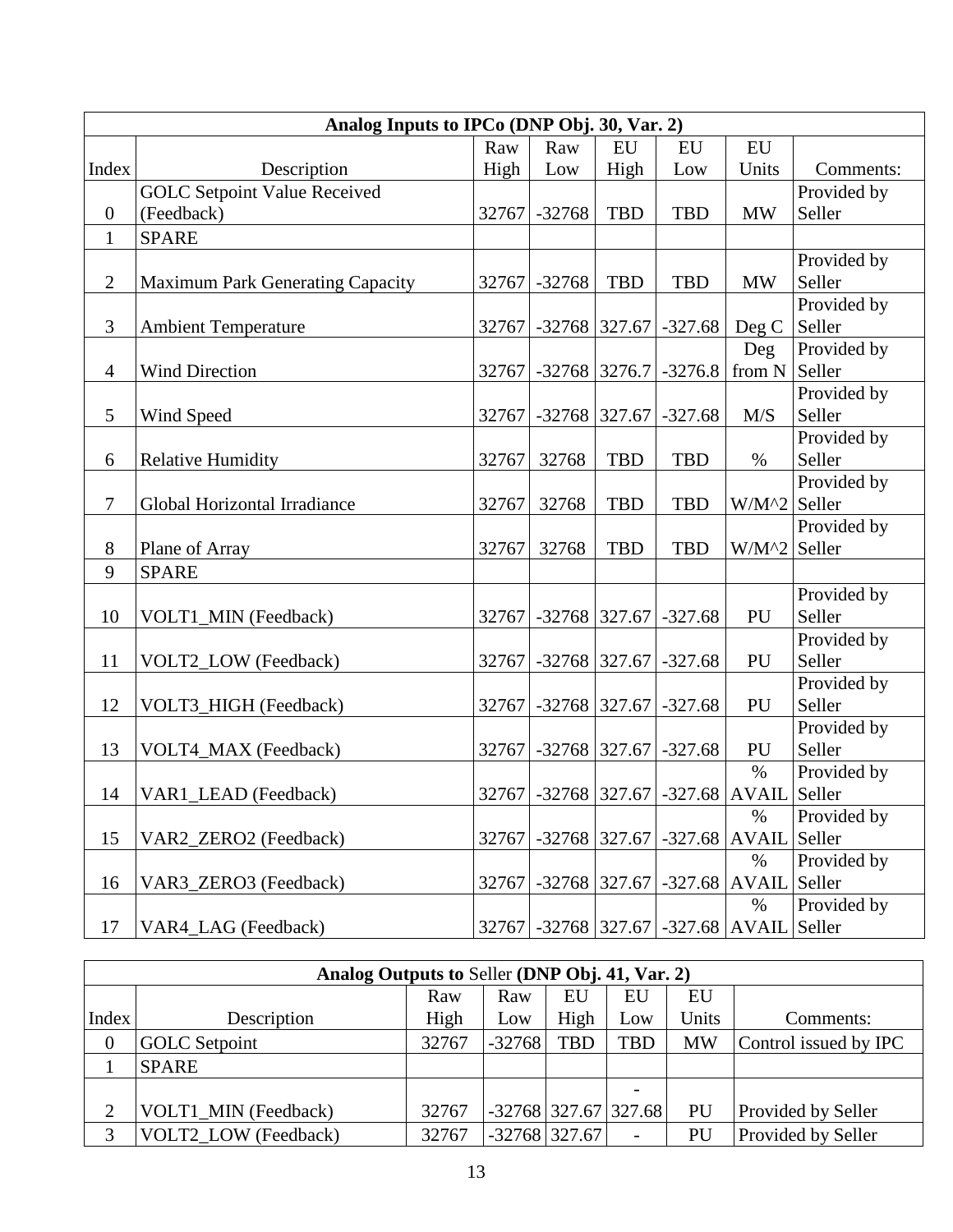|                |                       |       |                        | 327.68 |      |                                                 |
|----------------|-----------------------|-------|------------------------|--------|------|-------------------------------------------------|
|                |                       |       |                        |        |      |                                                 |
| $\overline{4}$ | VOLT3_HIGH (Feedback) | 32767 | $-32768$ 327.67 327.68 |        | PU   | Provided by Seller                              |
|                |                       |       |                        |        |      |                                                 |
| 5              | VOLT4_MAX (Feedback)  | 32767 | $-32768$ 327.67 327.68 |        | PU   | Provided by Seller                              |
|                |                       |       |                        |        | $\%$ |                                                 |
| 6              | VAR1_LEAD (Feedback)  | 32767 |                        |        |      | $-32768$ 327.67 327.68 AVAIL Provided by Seller |
|                |                       |       |                        |        | $\%$ |                                                 |
|                | VAR2 ZERO2 (Feedback) | 32767 |                        |        |      | $-32768$ 327.67 327.68 AVAIL Provided by Seller |
|                |                       |       |                        |        | $\%$ |                                                 |
| 8              | VAR3 ZERO3 (Feedback) | 32767 |                        |        |      | $-32768$ 327.67 327.68 AVAIL Provided by Seller |
|                |                       |       |                        |        | $\%$ |                                                 |
| 9              | VAR4 LAG (Feedback)   | 32767 |                        |        |      | -32768 327.67 327.68 AVAIL Provided by Seller   |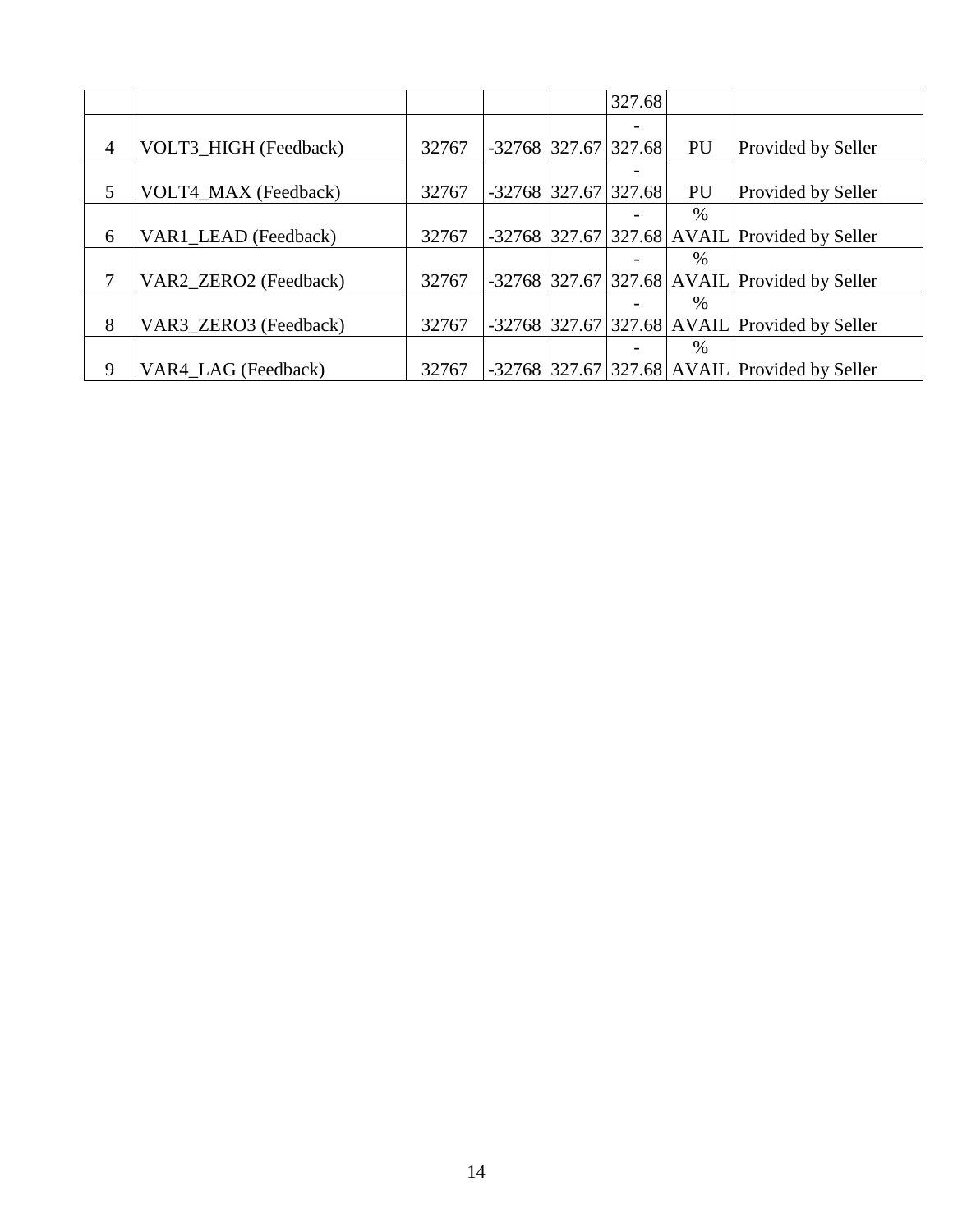## Appendix B

### IPC Survey Requirements

- Is the Grantor's Deed Instrument No. noted in the Exhibit 'A' Legal Description or Exhibit 'B' Survey Map?
- $\Box$  Are the Section, Township, Range, and County information clearly stated on the Exhibits?
- $\Box$  Is the Basis of Bearings between found monuments called out and noted on the Exhibits?
- Are the Point of Commencement, Point of Beginning and or Point of Terminus shown on the Exhibits?
- $\Box$  Do all lines have a bearing and distance associated with them on the Exhibits?
- $\Box$  All lines need bounding calls to Grantor's ownership lines, Rights-of-Way, etc in Exhibit A.
- $\Box$  Are the Subdivision names, lot & block, and streets labeled on the Exhibit B?
- $\Box$  Are any existing Utility Easements adjoining this Easement called out and shown on the Exhibits?
- $\Box$  Is the map scale noted and is there a North arrow shown on the Exhibit B?
- $\Box$  On a strip easement is the width given and does it call to form a closed figure in the Exhibit A?
- $\Box$  Does the Parcel description close?

 $\Box$  Are the reference surveys of record or CP&Fs used to prepare the easement called out and shown on the Exhibits?

 $\Box$  A Professional Land Surveyor or Engineer in responsible charge must stamp, sign and date the exhibits for submission.

 $\Box$  A copy of the current Deed of Record for the Grantor is needed for submission.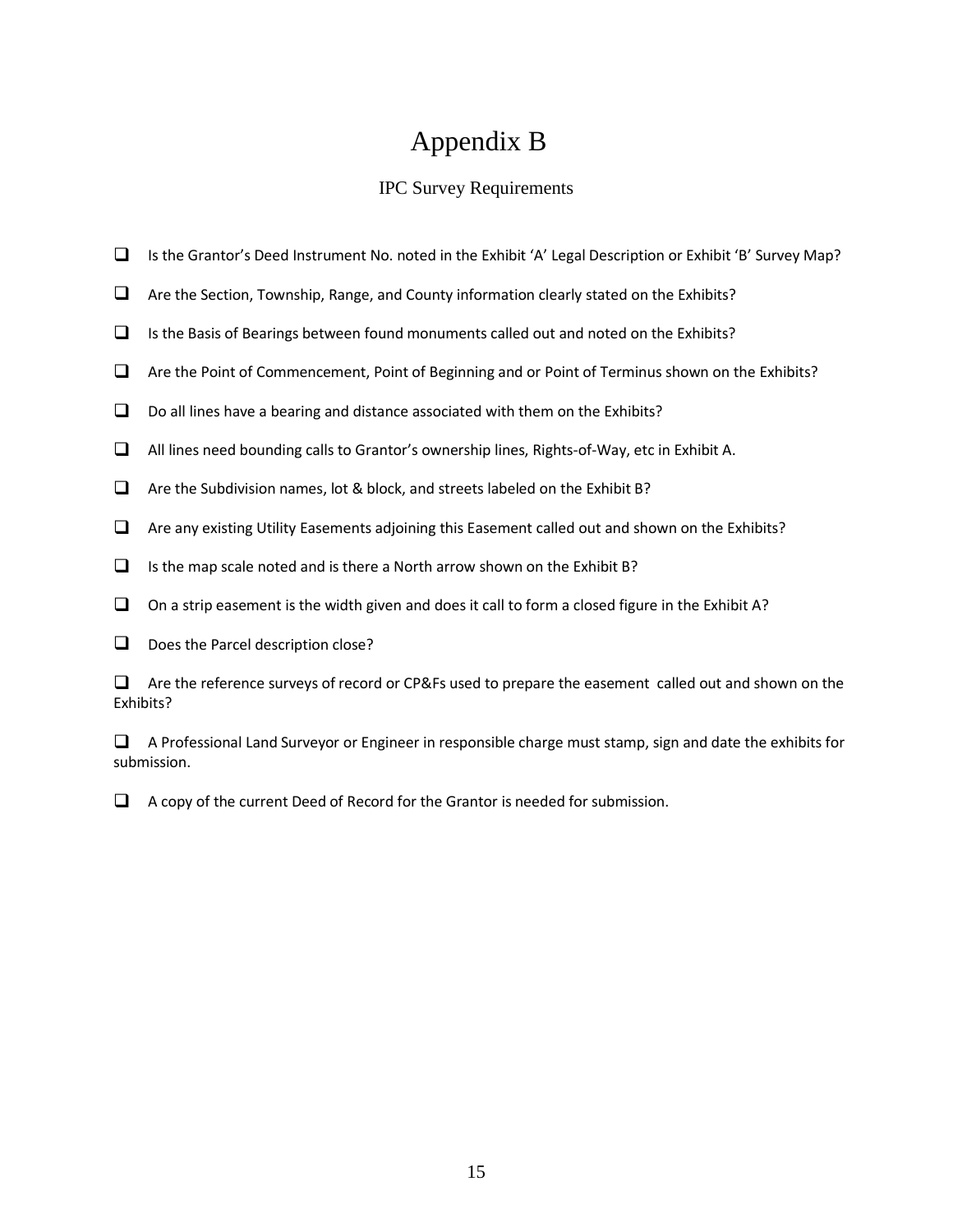## Appendix C

### **Idaho Power Company Corporate Real Estate Department Requirements of Developers for Interconnection Facility/Substation Land for Development of Idaho Power Company Interconnection Facilities**

#### **Substation Easement**

An easement may be secured if Idaho Power will not have a purpose or need to use the property beyond the current development. An example would be a solar farm development that requires a new Idaho Power interconnect substation that will not be used by Idaho Power in the future if the solar farm operation is discontinued.

Corporate Real Estate process will require the following steps and/or documents.

### **Process time frame: 6 mos. to 1 year depending on project specifics**

- 1. **Right of Entry Agreement**. A Right-of-Entry Agreement will allow Idaho Power to conduct necessary due diligence studies and review of the property and substation lands to determine feasibility for development. This document is required to be signed by the underlying property owner prior to Idaho Power entry onto the owner's lands for testing, surveying, ect. and will allow the preliminary stages of project development to commence pending completion of the transfer of substation lands to Idaho Power.
- 2. **Purchase and Sale Agreement – Substation Easement – Access Easement – Power Line Easements**. Idaho Power requires the following easements from the underlying property owner for our interconnection facilities: (1) substation easement, (2) access easement (for access to the substation) and (3) transmission and distribution line easements. Corporate Real Estate will enter into a purchase and sale agreement with the underlying property owner to provide for the grant of the easements to Idaho Power.
- 3. **Title Commitment**. Idaho Power requires that Developer ensure the substation, access, and power line easement lands are free from any encumbrances to title. To meet this requirement, a Title Commitment with A.L.T.A. extended coverage owner's policy in Idaho Power's name is required. All exceptions to title insurance need to be provided with the Title Commitment for Idaho Power review. Upon receipt, Corporate Real will review all exceptions and will advise of any necessary follow-up actions. Importantly, Idaho Power requires a form of ownership that is free and clear from all encumbrances.
- 4. **Survey**. An A.L.T.A survey for the substation, access and power line easements is required. The A.L.T.A. survey will be reviewed by Idaho Power's surveyor who will advise of any necessary revisions.
- 5. **Legal Descriptions**. Written legal descriptions, stamped and signed by a surveyor licensed in the state of Idaho, are required for the substation easement, access easement, and distribution/transmission line easements. The written legal descriptions will be reviewed by Idaho Power's surveyor who will advise of any necessary revisions.